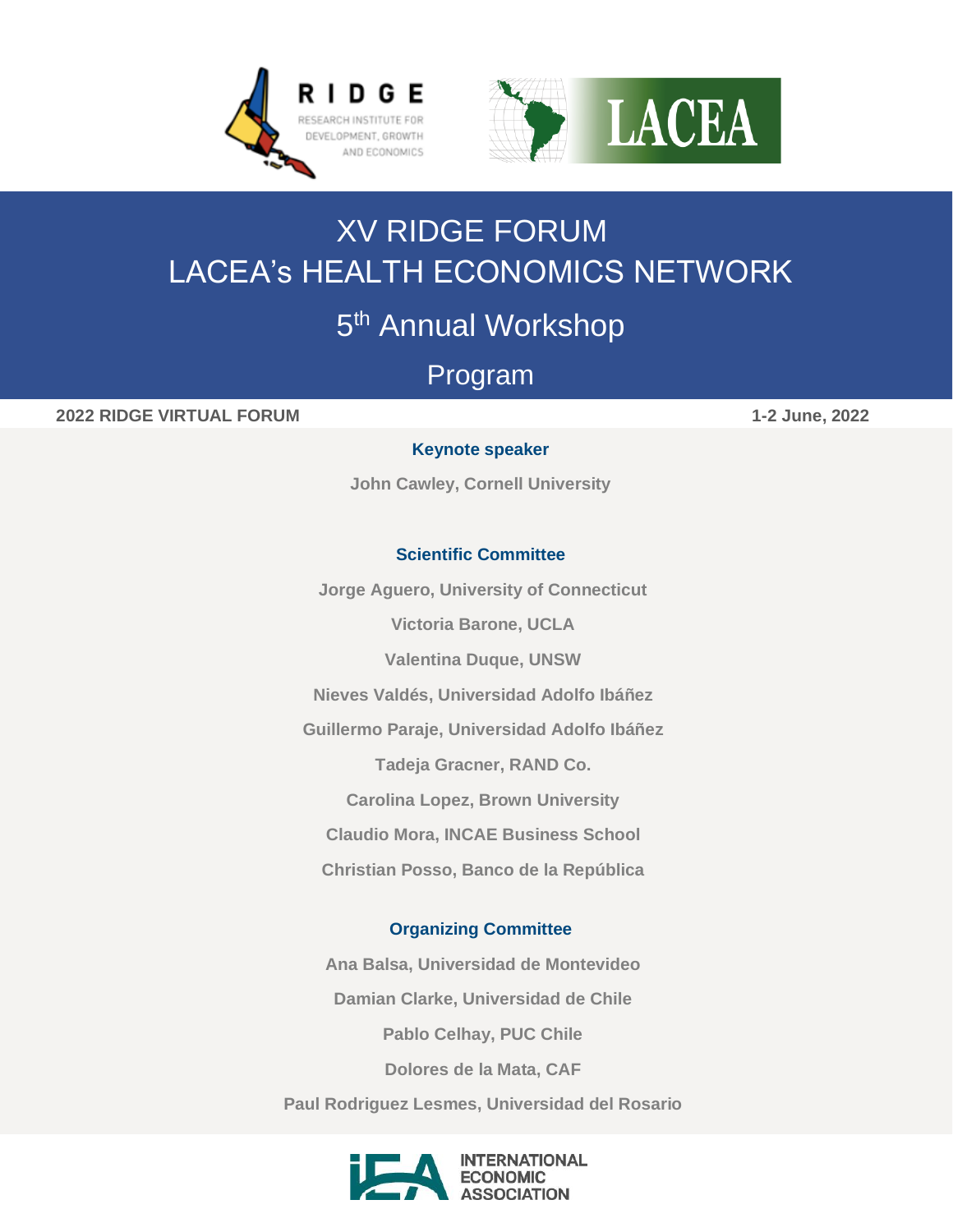### WORKSHOP PROGRAM

## **NOTICE: All times are EDT (UCT-4): NY, Bolivia, Paraguay, Chile**

| 1 June, Wednesday |                                                                                                     |
|-------------------|-----------------------------------------------------------------------------------------------------|
| 9:45-10:00        | Welcome and opening remarks                                                                         |
|                   | Session 1. Health systems - choices and constraints.                                                |
|                   | <b>Chair: Paul Rodriguez Lesmes, Universidad del Rosario</b>                                        |
| 10:00-10:30       | "Time Constraints and Productivity in Health Care"                                                  |
|                   | <b>Miguel Alquezar-Yus, European University Institute</b>                                           |
|                   | Discussant: Kristian Lopez Vargas, UC Santa Cruz                                                    |
| 10:30-11:00       | "Patient Choice, Payment Systems and Multidimensional Quality"                                      |
|                   | Sebastian Fleitas, KU Leuven                                                                        |
|                   | Discussant: Paul Rodriguez Lesmes, Universidad del Rosario                                          |
| 11:00-11:15       | <b>Break</b>                                                                                        |
|                   | <b>Session 2. Health and fertility.</b>                                                             |
|                   | <b>Chair: Pablo Celhay, PUC Chile</b>                                                               |
| 11:15-11:45       | "The COVID-19 Pandemic and Birth Outcomes in 2020: the Role of Prenatal Care<br>and other Channels" |
|                   | Ana Balsa, Universidad de Montevideo                                                                |
|                   | Discussant: W. Benedikt Schmal, Heinrich Heine University, DICE                                     |
| 11:45-12:30       | "Teen childbearing in Latin America: the mother-daughter link"                                      |
|                   | Matilde Machado, Universidad Carlos III de Madrid                                                   |
|                   | Discussant: Jorge Gallego, Inter-American Development Bank                                          |
| 12:30-13:30       | Lunch                                                                                               |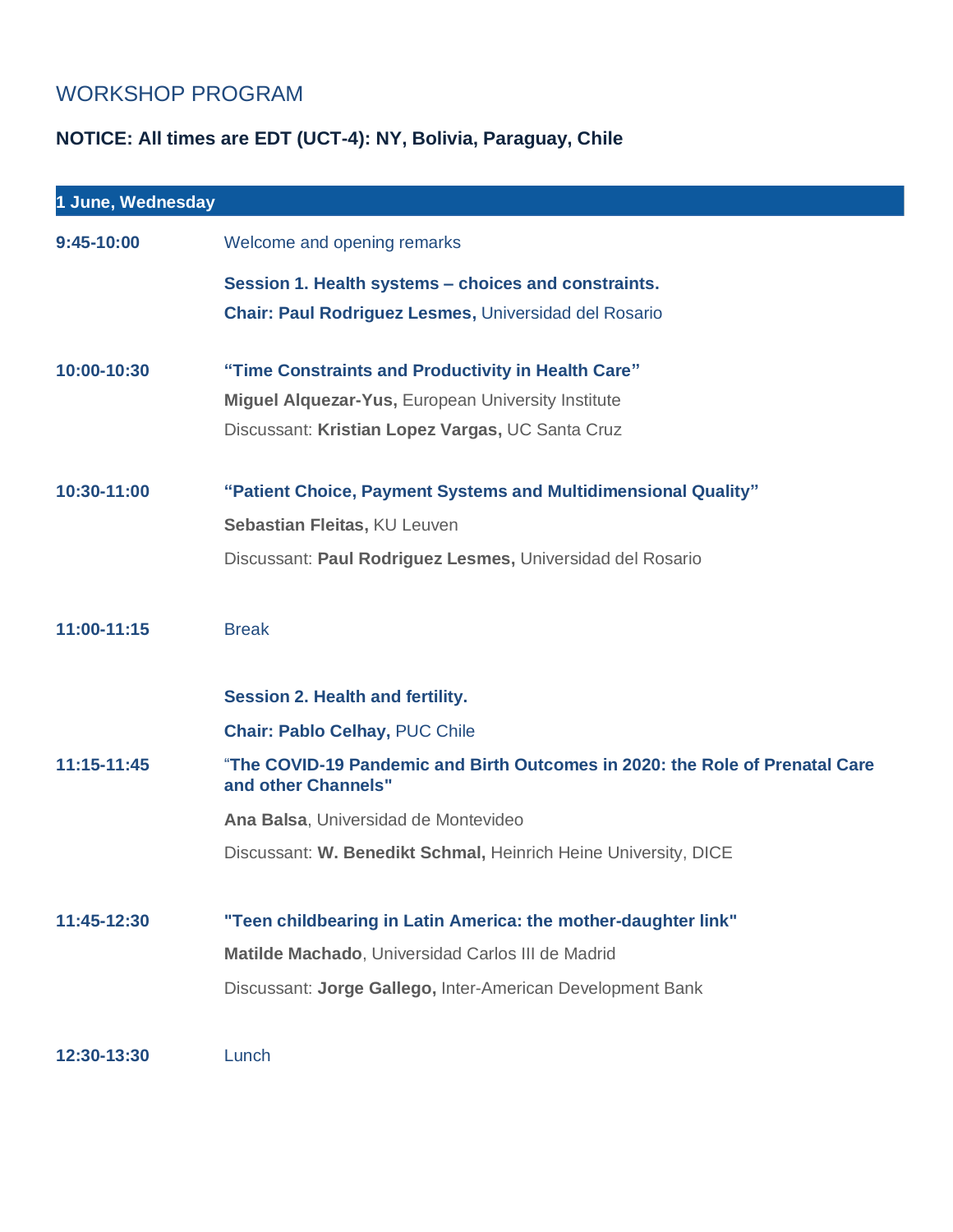|             | Session 3. Long run impacts of early childhood conditions and intergenerational<br>transmition of health outcomes. |
|-------------|--------------------------------------------------------------------------------------------------------------------|
|             | <b>Chair: Damian Clarke, Universidad de Chile</b>                                                                  |
| 13:30-14:00 | "Long-Run Impacts of In-Utero Ramadan Exposure: Evidence from Administrative<br><b>Tax Records"</b>                |
|             | <b>Mazhar Waseem, University of Manchester</b>                                                                     |
|             | Discussant: Leonardo Rosa, INSPER                                                                                  |
| 14:00-14:30 | "The negative impacts of colonisation on the local population"                                                     |
|             | <b>Ariane Salem, University of Geneva</b>                                                                          |
|             | Discussant: David Powell, RAND                                                                                     |
|             |                                                                                                                    |
|             |                                                                                                                    |

**End of Day 1**

#### **2 June, Thursday**

|             | <b>Session 4. Health and labour supply</b>                                                                                  |
|-------------|-----------------------------------------------------------------------------------------------------------------------------|
|             | Chair: Ana Balsa, Universidad de Montevideo                                                                                 |
| 10:00-10:30 | "The Labor Supply Consequences of the Opioid Crisis"                                                                        |
|             | David Powell, RAND                                                                                                          |
|             | Discussant: Miguel Alquezar-Yus, European University Institute                                                              |
|             |                                                                                                                             |
| 10:30-11:00 | "What Cannot Be Cured Must Be Endured: The Long-Lasting Effect of a COVID-19<br><b>Infection on Workplace Productivity"</b> |
|             | W. Benedikt Schmal, Heinrich Heine University, DICE                                                                         |
|             | Discussant: Balsa Ana, Universidad de Montevideo                                                                            |
|             |                                                                                                                             |
| 11:00-11:15 | <b>Break</b>                                                                                                                |